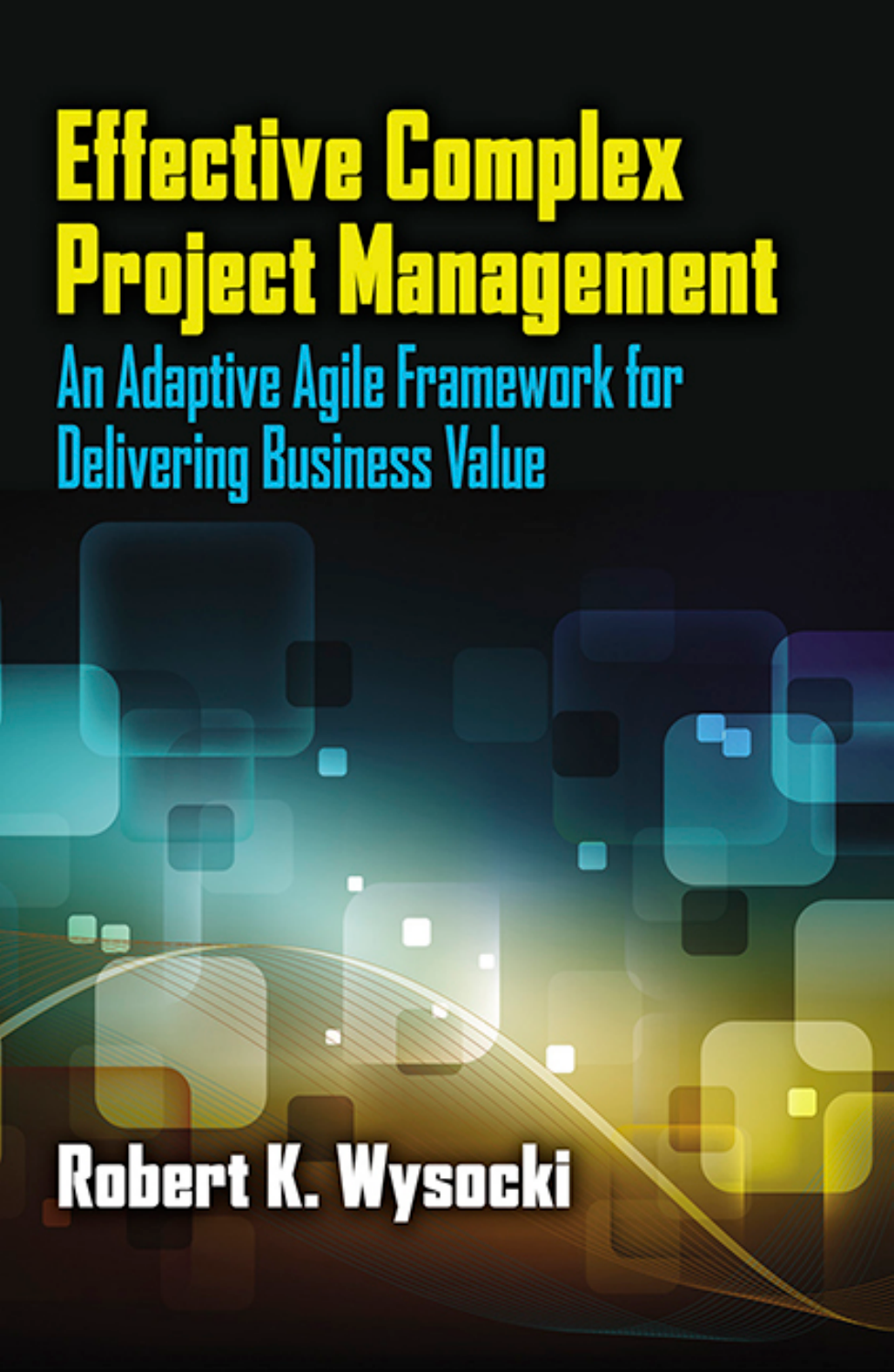# 1

# INTRODUCTION TO THE ADAPTIVE COMPLEX PROJECT FRAMEWORK

*We're trying to change the habits of an awful lot of people. That won't happen overnight, but it will bloody happen.* —John Akers, former CEO, IBM

*The dogmas of the quiet past are inadequate to the stormy present. The occasion is piled high with difficulty, and we must rise with the occasion. As our case is new, so we must think anew and act anew. We must disenthrall ourselves.* —Abraham Lincoln, 16th President of the United States **SOJECT FRAMEW(**<br>
We're trying to change the habits of an a<br>
That won't happen overnight, but it w<br>
The dogmas of the quiet past are inadeq<br>
present. The occasion is piled high with<br>
must rise with the occasion. As our cas

*Markets change, tastes change, so the companies and individuals who choose to compete in those markets must change.* —Dr. An Wang, Founder and CEO, Wang Laboratories

# CHAPTER LEARNING OBJECTIVES

Provide readers with the knowledge or ability to:

- Discuss the critical success factors (CSFs) of project success, as they relate to the Adaptive Complex Project Framework (ACPF).
- Build a project management environment that capitalizes on the reasons for project success.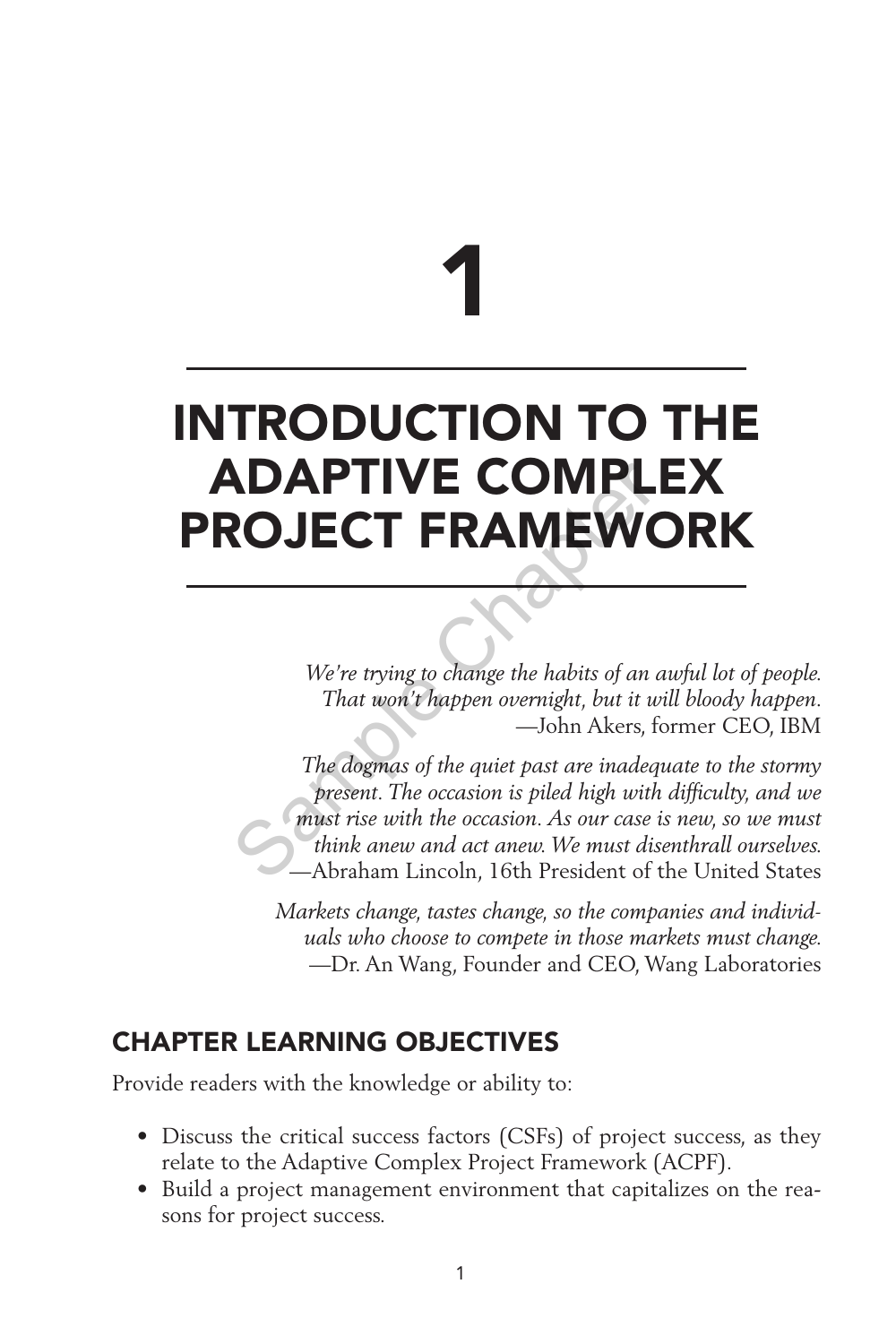- 2 Effective Complex Project Management: An Adaptive Agile Framework
	- Understand the foundations of ACPF as a competitive weapon in dealing with complexity and uncertainty.
	- Discuss the Ideation, Set-up, and Execution Phases of ACPF.
	- Comprehend the importance of the relationship between ACPF performance and continuous process and practice improvement.
	- Start on a journey to "becoming a chef in addition to being a cook," and know why.
	- Recognize the fact that the ACPF is a lean approach to project management and why this is important.

# THE NEED FOR AN ADAPTIVE COMPLEX PROJECT FRAMEWORK

The genesis of this book came from a report by Samuel Palmisano, former CEO of IBM (IBM, 2010):

#### **IBM Report**

The significant finding from the 2010 report was that over half of the 1,541 executives from the 60 countries that were interviewed admitted that they were not prepared to support the complex and uncertain environment in which they were forced to do business and they didn't know what to do about it. Furthermore, they expected complexity and uncertainty to continue to increase. If this isn't a clarion call to action, I don't know what is! EXAMEWORK<br>
IS book came from a report by Samuel Palm<br>
M, 2010):<br>
IBM Report<br>
IBM Report<br>
inding from the 2010 report was that over half of the<br>
60 countries that were interviewed admitted that the<br>
port the complex and unc

Most businesses lack the tools and staff to deal with the realities of complexity and uncertainty, and the resulting impact on market position and business growth. This book applies directly to the issues and concerns presented in the IBM report, and it spans the entire project life cycle, from ideation through solution deployment. As a companion to a book targeted to executives and those responsible for the infrastructure to support complex projects (Wysocki, 2010a), this book is a practical "how-to" publication targeted to project management consultants and practitioners.

The IBM report highlighted the efforts of a few standout organizations to manage complexity. Project management, business analysis, business process management, and systems engineering were among the enabling disciplines of the standout organizations. The IBM report provided a road map for this book.

The current business climate is one of unbridled complexity, change, and speed. Most pundits would agree that, except for the simplest of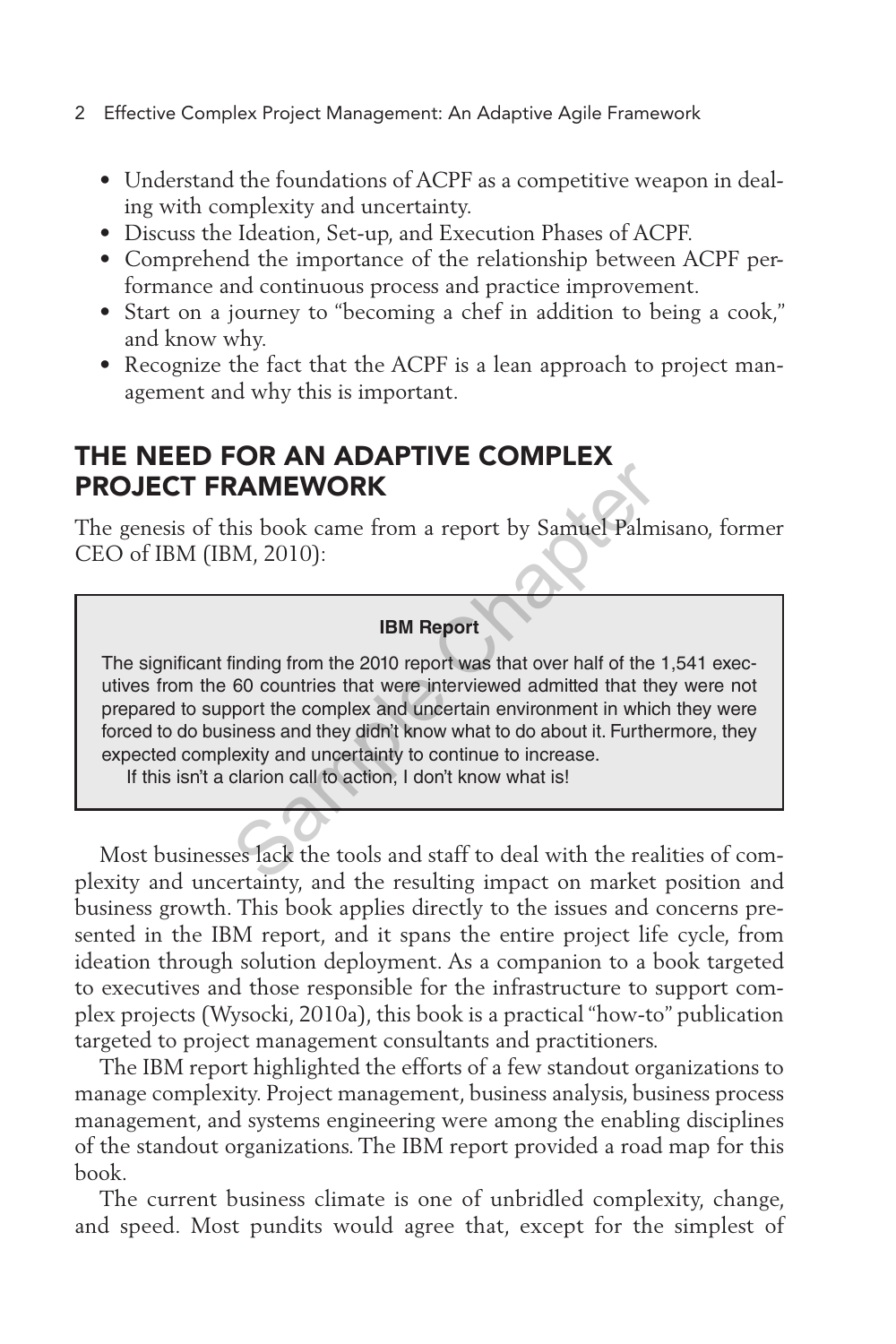projects or projects that are repeated frequently, it is not possible to specify complete requirements at the start of the project. This situation has placed a significant challenge on organizations and their project managers in that the traditional project management tools, templates, and processes are no longer effective. Requirements are never clearly established and continue to change throughout the life of the project. These projects are called "complex." They are not simple. Cyclical, iterative, and recursive models to deal with complexity have been coming into vogue for more than 30 years. The "Agile Manifesto" (Fowler and Highsmith, 2001) formalized these models at the conceptual level and provided additional guidance for project management thought leaders.

The foundational principles of the project management paradigm are shifting, and any company that does not embrace the shift is sure to be lost in the rush. Much remains to be done as the industry has yet to find a way to favorably impact project failure rates. The ACPF, described in this book, has every promise of favorably impacting those failure rates (Standish Group, 2013). "Change or die" was never a more timely statement than in today's project management environment. *To be successful in managing complex projects, you must include, in your project management portfolio of processes, an adaptive model that continuously adjusts to changing and modifying conditions, even to the point of changing project management models mid-project.* The ACPF is currently the only robust tool that offers an orderly framework that does just that. dational principles of the project manageme<br>
any company that does not embrace the sl<br>
ush. Much remains to be done as the industry<br>
ably impact project failure rates. The ACPF,<br>
ery promise of favorably impacting those fa

# A HISTORICAL PERSPECTIVE

The initial version of the ACPF was developed as part of two client engagements that date from 1994. One project involved process design; the other project involved product design. These two experiences led to the publication of the first version of the ACPF. This original version of the ACPF predates the Agile Manifesto by seven years.

The ACPF presented in this book is a second generation framework. It incorporates more than 20 years of learning and discovery from the experiences and client feedback gained from using and fine tuning the original version. The ACPF presented in this book is a matured version that is ready for prime time! It is a potent business-driven framework, which is used to define and maintain the most effective project management process for a specific project.

> **This current version of the ACPF embraces all known project management methodologies as special cases.**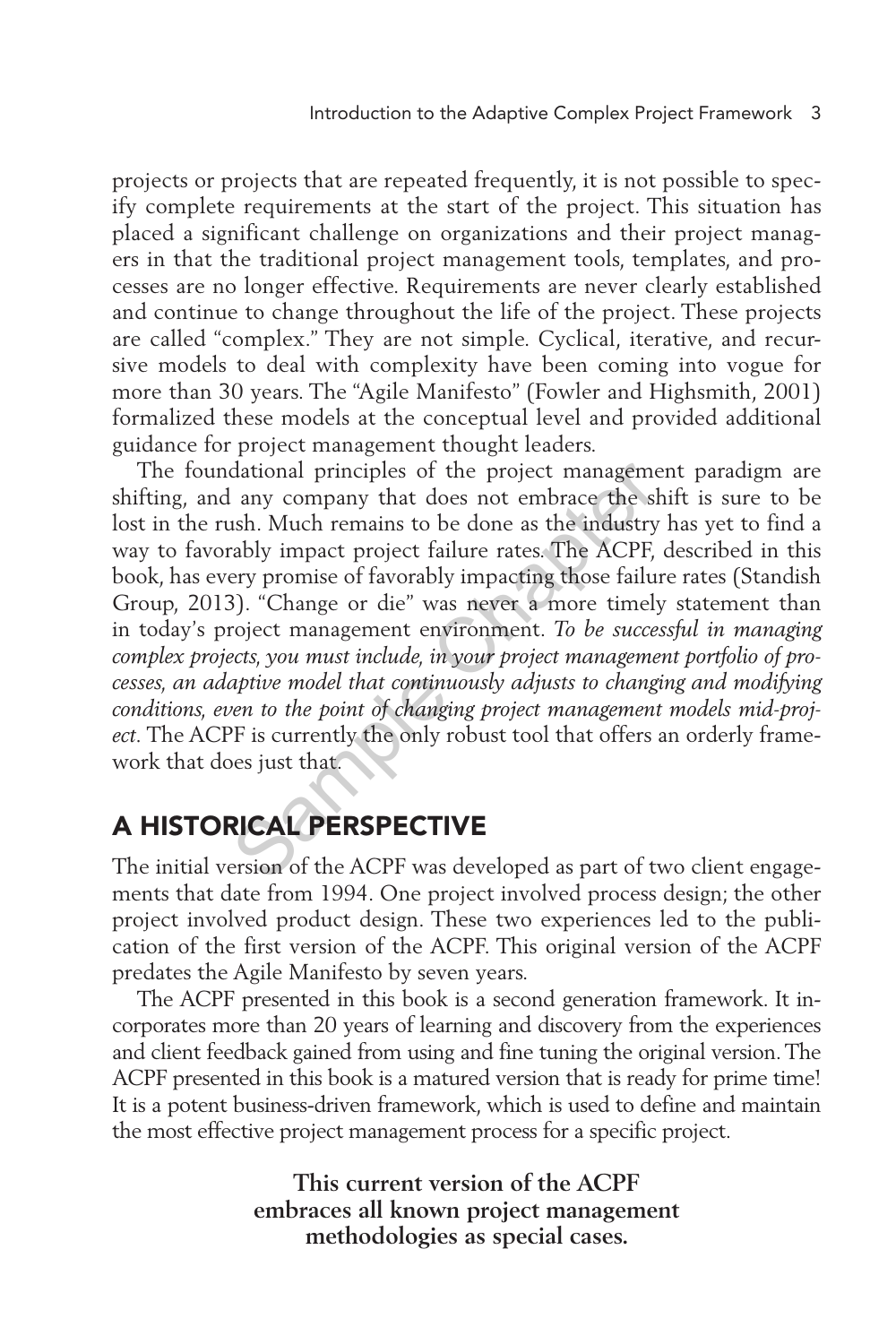#### 4 Effective Complex Project Management: An Adaptive Agile Framework

Every instantiation of the ACPF is based on the project's characteristics, and the project's internal and external environments. To expect a predefined recipe (i.e., an off-the-shelf methodology) to fulfill the needs of complex project management is not realistic and definitely not part of the ACPF. For example, despite Scrum's popularity as a powerful empirical model, an offthe-shelf version of Scrum may not be the best recipe for a specific complex project. The "feeding frenzy" around Scrum abated as managers realized that Scrum was not the "silver bullet" of agile project management practice.

The closest thing that we have to a silver bullet is access to a portfolio of vetted tools, templates, and processes from which the sponsor, client, and project team can jointly create a project management approach. This portfolio is called the "*ACPF/kit*" and it is a major focus of this book. This approach is realistic, and has proven to be very effective. The ACPF/kit is customized and will contain what your organization needs in order to align its approach to complex project management in the face of the complexity and uncertainty that dominates a dynamic business environment.

There is a need for vetted tools, templates, and processes like the ACPF/ kit. According to a statistic from the Standish Group's *Chaos Manifesto* (2013), project failure rates range upwards of 65 percent. Those rates are obviously unacceptable. The same percentage was also reported by the Project Management Institute (2013). The Standish Group Report lists the most recent prioritized CSFs for project success. They are shown, in priority order, within the following box: d the "ACPF/kit" and it is a major focus of the<br>sitic, and has proven to be very effective. The<br>will contain what your organization needs in a<br>complex project management in the face of the<br>that dominates a dynamic business

#### **Critical Success Factors**

- 1. Executive support
- 2. User involvement
- 3. Clear business objectives
- 4. Emotional maturity
- 5. Optimizing scope
- 6. Agile process
- 7. Project management expertise
- 8. Skilled resources
- 9. Execution
- 10. Tools and infrastructure (Standish Group, 2013)

See Chapter 8 for a discussion of how the ACPF directly impacts each of these CSFs.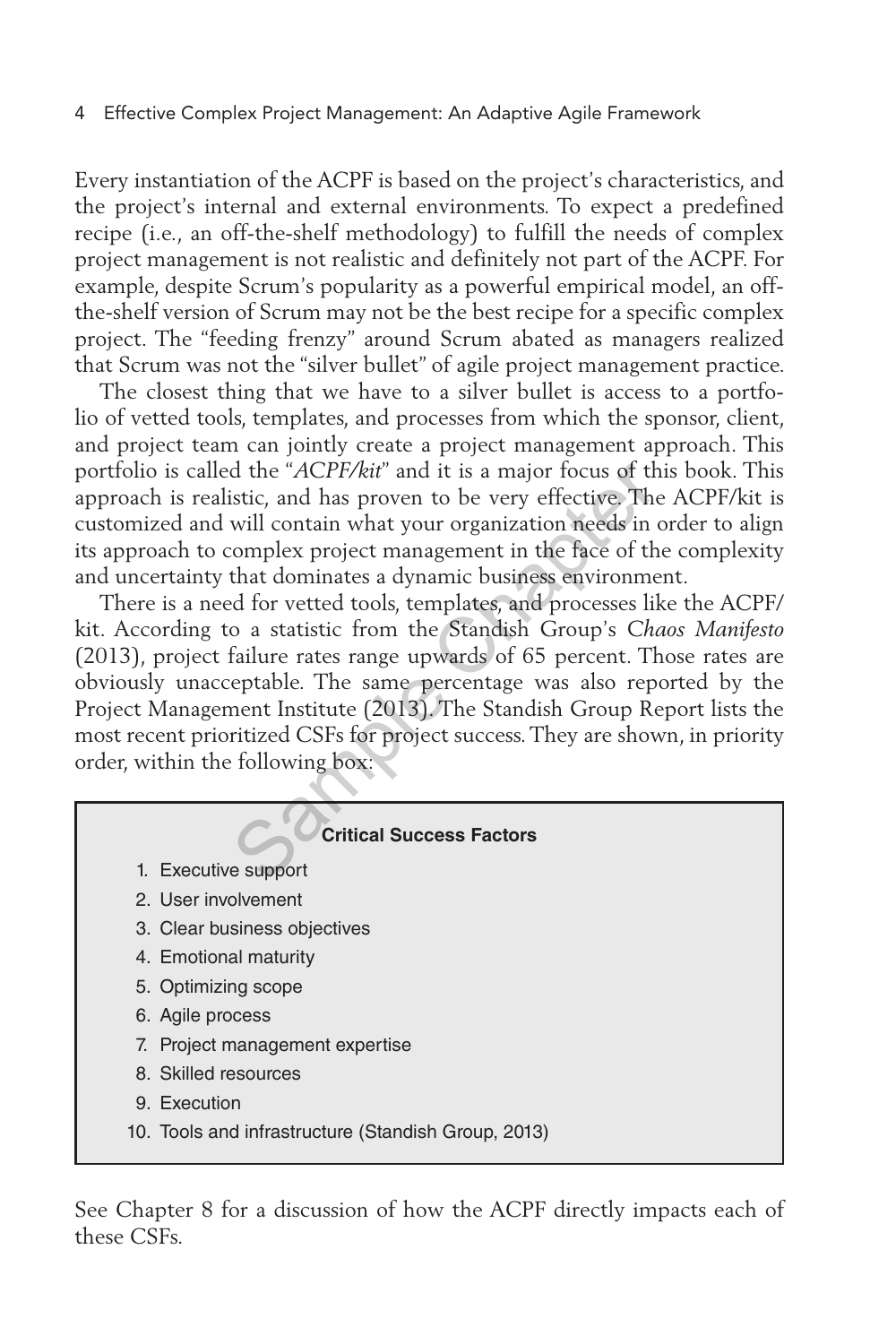Project failure rates are not a new problem, but little seems to be happening to bring about the change needed to improve the likelihood of project success. Project managers continue to force fit new project situations into old project management approaches, leading to a waste of time and resources.

# FOUNDATIONS OF THE ADAPTIVE COMPLEX PROJECT FRAMEWORK

The range of ACPF applications that I have seen, together with my clients, has exceeded initial expectations for its robustness. For example, the ACPF has been used in drug research and development, product design, business process improvement, state government operations, and counter terrorism operations planning. It is through these and other applications that the ACPF has matured.

The journey to the current version of the ACPF has been an agile project. Although mature and ready for prime time, it has not yet reached my desired end state. I continue to learn and discover its hidden treasures; I share them with you now and will continue to do so. The ACPF creates a totally vigorous environment within which even the most complex project can be successfully managed, so as to deliver maximum business value. rovement, state government operations, and c<br>planning. It is through these and other applatured.<br>ey to the current version of the ACPF has been<br>ature and ready for prime time, it has not yet<br>te. I continue to learn and dis

If this is your first exposure to the ACPF, welcome to the first day of the rest of an effective complex project management life! As you read, please keep an open mind. The ACPF requires a new mindset and the courage to implement it. However, from the outset, if the ACPF is used properly, it works every time!

# What Is in a Name?

This next generation ACPF continues with the name that was carefully chosen for its predecessor. Those who studied the original ACPF (Wysocki, 2010a), and adopted all or some of its features, will find a treasure of new and revamped ACPF tools, templates, and processes in this book. This ACPF moves project management processes and their attendant practices much closer to a robust solution for the complex project world than any other previous approach. But the journey is not over. Further refinements of ACPF will surely come, as it is an agile "work in progress." Your experiences and feedback are the fuel for those improvements.

#### *Adaptive*

From its very beginning, the ACPF was designed to continuously *adapt* to the changing situations of a project. No other project management life cycle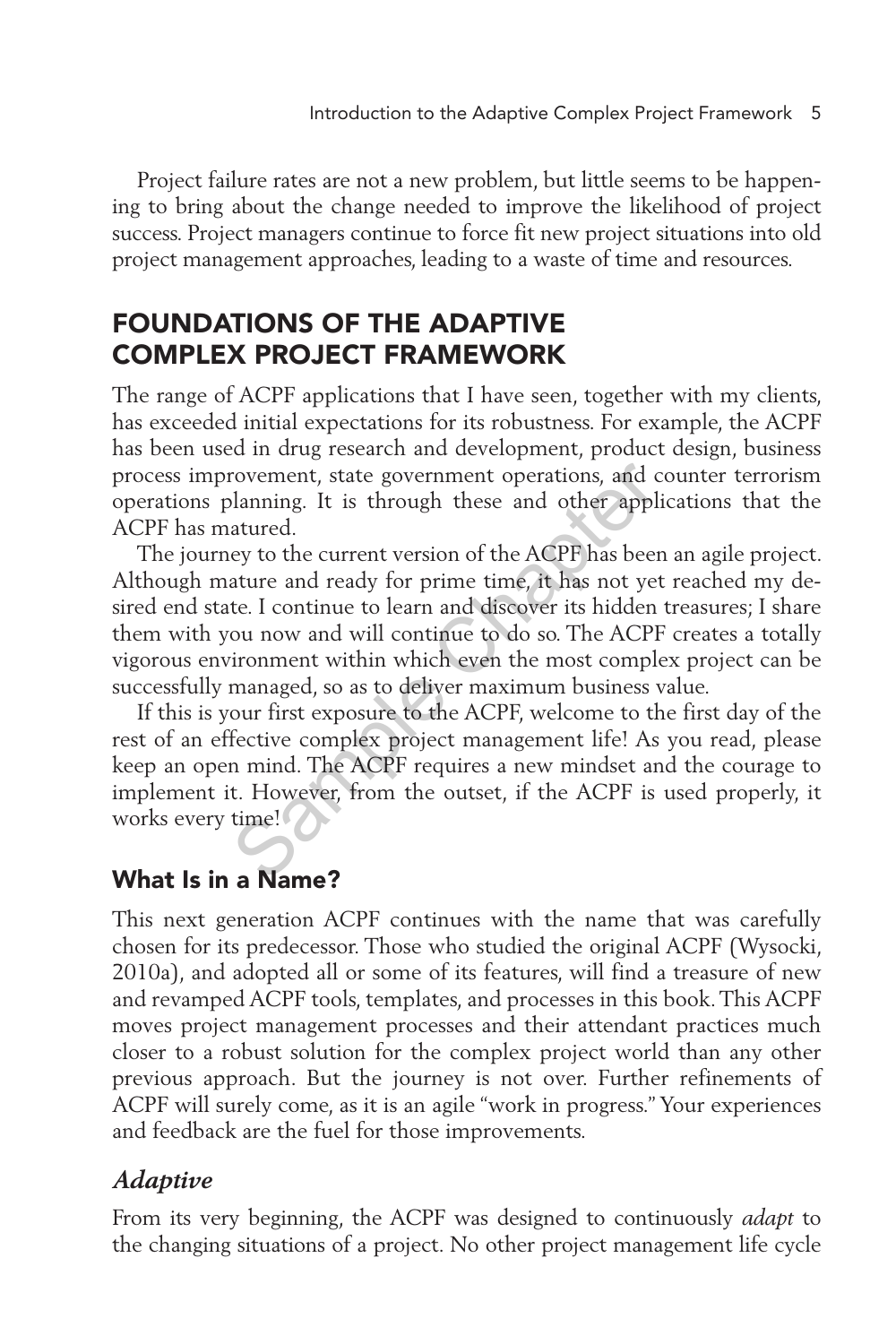#### 6 Effective Complex Project Management: An Adaptive Agile Framework

(PMLC) model does this in an organized way. A change in the completeness and understanding of a solution might prompt a change in the project scope or the management approach being used. Environmental changes (both internal and external) are powerful, and will also impact change to the management approach for the project.

#### **Problem**

Suppose you are managing a project that is a year away from introducing a new product, and a major competitor just put a new product on the market that will dominate your new product. What do you do?

- Terminate your project immediately.
- Redesign your new product to be competitive.
- Switch to an incremental product roll out.

#### **Solution**

Use the ACPF as an approach in which decision models will help in selecting the best course of action.

The ability to deliberately change the approach to the management of a project in midstream is a unique property possessed only by the ACPF. Some will find this change disruptive, but experience suggests that it is necessary. The ACPF does not come with a crystal ball. There will be surprises, but the ACPF comes with a decision process to maintain a best fit alignment. Learning and discovery in the early cycles may lead to these changes. For example, starting with an initial agile approach, you and the client may discover the complete solution after only the first few iterations. Should you continue with the agile approach, or transition to a more familiar linear or incremental approach? The decision to change your project management model is complex and not to be taken lightly. The new characteristics of the solution, and the financial impact of the change, will be the bases for deciding to change the approach. Details about deciding on an approach are given in Chapters 5 and 6. Example of the competitive.<br>
Solution<br>
Sample Chapter Chapter of the competitive.<br>
Solution<br>
Solution<br>
In a an approach in which decision models will help in s<br>
eliberately change the approach to the manaream<br>
is a unique

Because nothing in the ACPF is fixed, every part of it is variable and can be modified at any time to maintain alignment to the changing characteristics of the project and its environment. The client and the complex project manager (CPM) are both involved in these modifications. The changes that can be made are not taken from a predefined list of possible changes. The changes in approach are a creative response to the changing needs of the project and the business situation.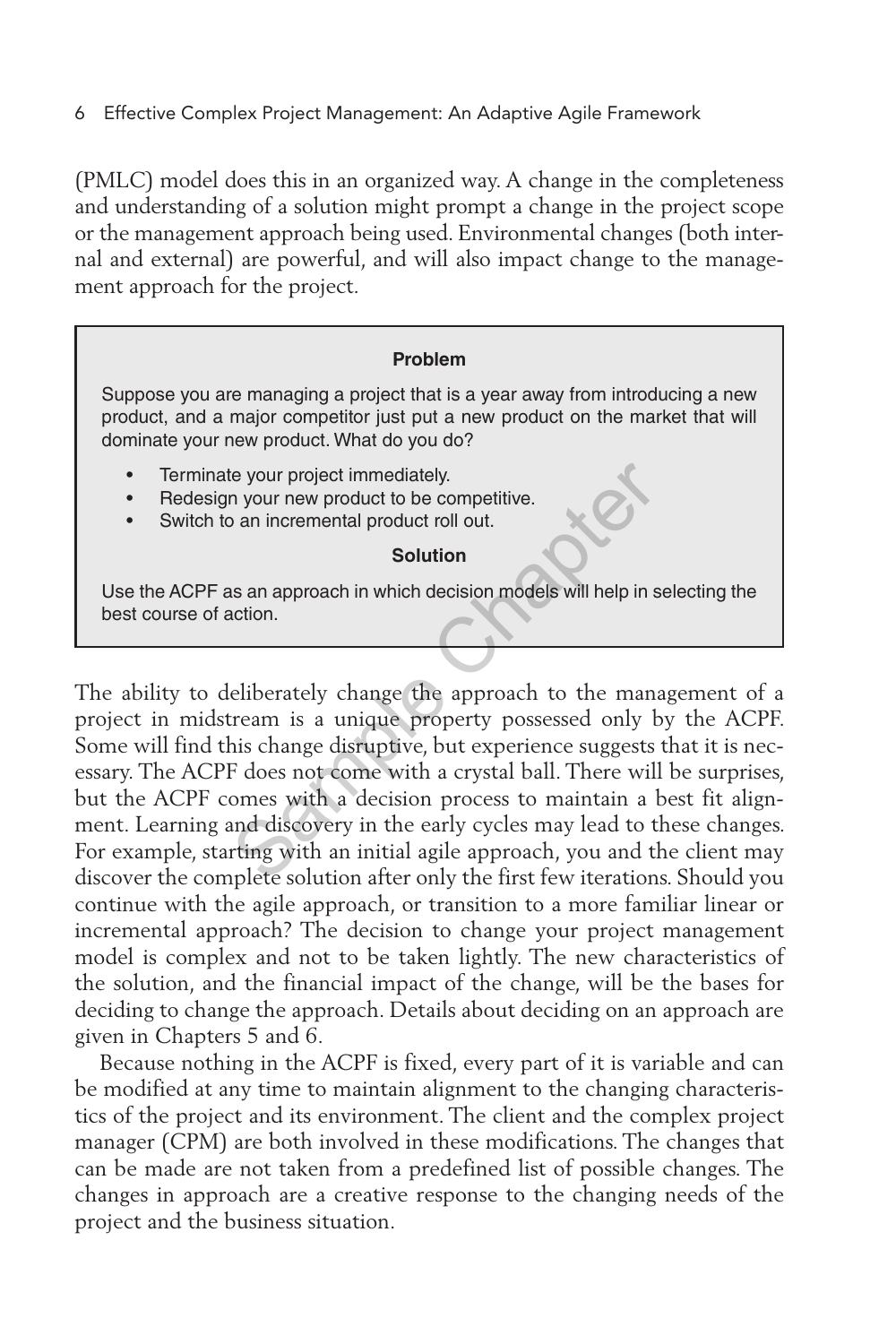The ACPF requires meaningful involvement of the client and the project team, acting in an open and trusting partnership, in order to effectively make these changes. Anything short of that will invite failure.

To be successful with the ACPF, you have to "think like a chef and not like a cook!" The cook can only follow a given recipe, and if an ingredient is missing in the recipe, it is useless. The cook may be at a loss as to how to continue, if at all. A chef, on the other hand, has the skills and experience to adapt to the situation and create recipes that work within the constraints of available ingredients (the portfolio of tools, templates, and processes vetted by the enterprise).

My significant other provides an excellent example of the difference between a cook and a chef. Heather makes a pumpkin cheesecake that is to die for. Late one Sunday evening she asked if I would like her to bake a cheesecake for us. That's a no brainer for me and so I said "you bet." A few minutes later I heard some rummaging around in the cupboards followed by a moan from the kitchen. She reported that there was no vanilla extract and that was an essential ingredient of her recipe. It was too late to go to the market, so I suggested she put the batter in the fridge and we'd pick up the vanilla extract in the morning. A few minutes later I could tell she had put a cheesecake in the oven to bake. Maybe she found the vanilla extract? No she hadn't. Instead she found a container of vanilla frosting and vanilla extract was one of its main ingredients. She figured out how much vanilla frosting would equal the vanilla extract called for in the cheesecake recipe and used that instead. Once she fixates on a project she is not easily dissuaded. The cheesecake was awesome! So what does this have to do with complex project management? My point is that if all you can do is blindly follow someone else's recipe for managing a project, you won't have a chance of successfully completing a complex project. The recipe author could not have anticipated every eventuality. But if you can create or modify a recipe based on the specific characteristics and environment of the project, you will have planted the seeds for complex project success. cant other provides an excellent example of t<br>k and a chef. Heather makes a pumpkin chee<br>one Sunday evening she asked if I would li<br>or us. That's a no brainer for me and so I said<br>r I heard some rummaging around in the cup

The traditional project manager is, in a certain sense, a cook and is captive to a specific project management model. To be a successful CPM you have to "think like a chef and not like a cook". The cook can follow a given recipe. However, if an ingredient is missing in the recipe, the cook may be at a loss as to how to continue. A chef has the skills and experience to adapt to the situation and create recipes that work within the constraints of available ingredients (the portfolio of tools, templates, and processes vetted by the enterprise).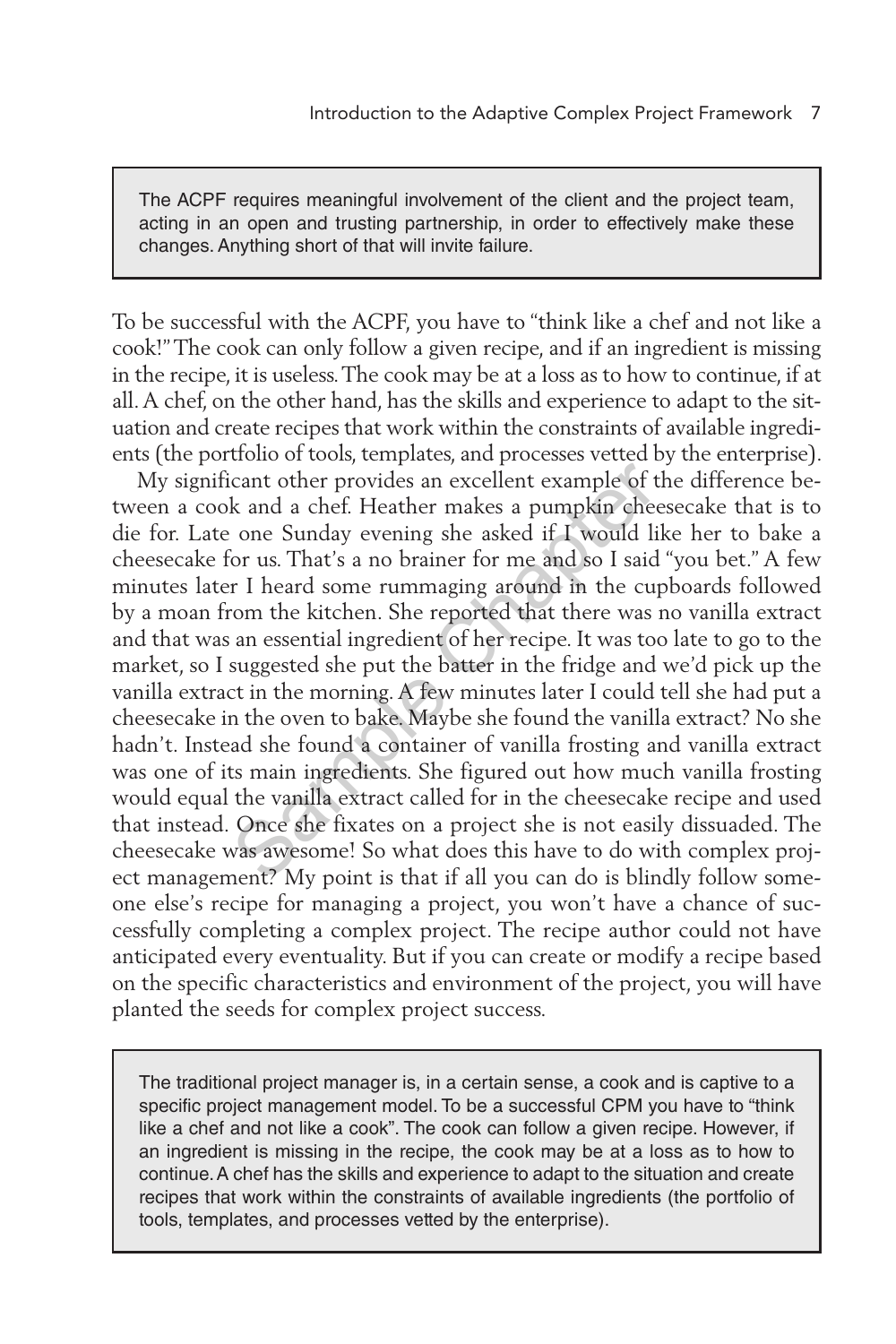So, you should have concluded that *adaptive* is a stronger word than you might have expected. To be adaptive means to embrace scope changes, changes to project plan or execution, as well as being open to changing to a different project management model altogether. Thus, adaptation is far more than plan revision for a chosen project management model. To my knowledge, the ACPF is the only robust approach that is adaptive to this extent.

#### **The robustness of the ACPF removes all constraints on the execution of project management.**

The bottom line in every project should be to deliver the expected business value that justified doing the project in the first place. Just as projects are unique and dynamic, so also is ACPF unique and dynamic! The responsibilities placed on the shoulders of the CPM are significant.

# *Complex*

The ACPF has demonstrated that it can deliver acceptable business value, even in the most complex and uncertain of situations. *Complex* projects are of three different types (Agile, Extreme, and Emertxe; further explained in Chapter 3). Their effective management calls for a creative and courageous commitment from not only the project manager, but also the sponsor, client, client team, and development team. These persons' roles in complex projects are different than their roles in traditional projects. And therein lies the challenge to the enterprise to effectively manage such projects and generate the business value expected from such ventures. An ACPF team is designed unlike any other (Wysocki, 2014a). ACPF teams and how they are organized are further discussed in Chapter 3. in every project should be to deliver the expe<br>ed doing the project in the first place. Just as<br>mic, so also is ACPF unique and dynamic! The<br>ne shoulders of the CPM are significant.<br>lemonstrated that it can deliver accepta

# *Project*

*Projects* are unique and are never repeated under the same set of circumstances. So, why isn't the approach to managing them unique as well? This book does not advocate a wholesale change in management approach, but rather a thought-out approach—one that takes into account and deals with the vagaries of the project and its environment. There are project-specific, as well as organizational and environmental characteristics to account for when choosing the best fit project management approach (see Chapter 5). Any combination of the project characteristics discussed in Chapter 5 can cause a change in how the project is managed.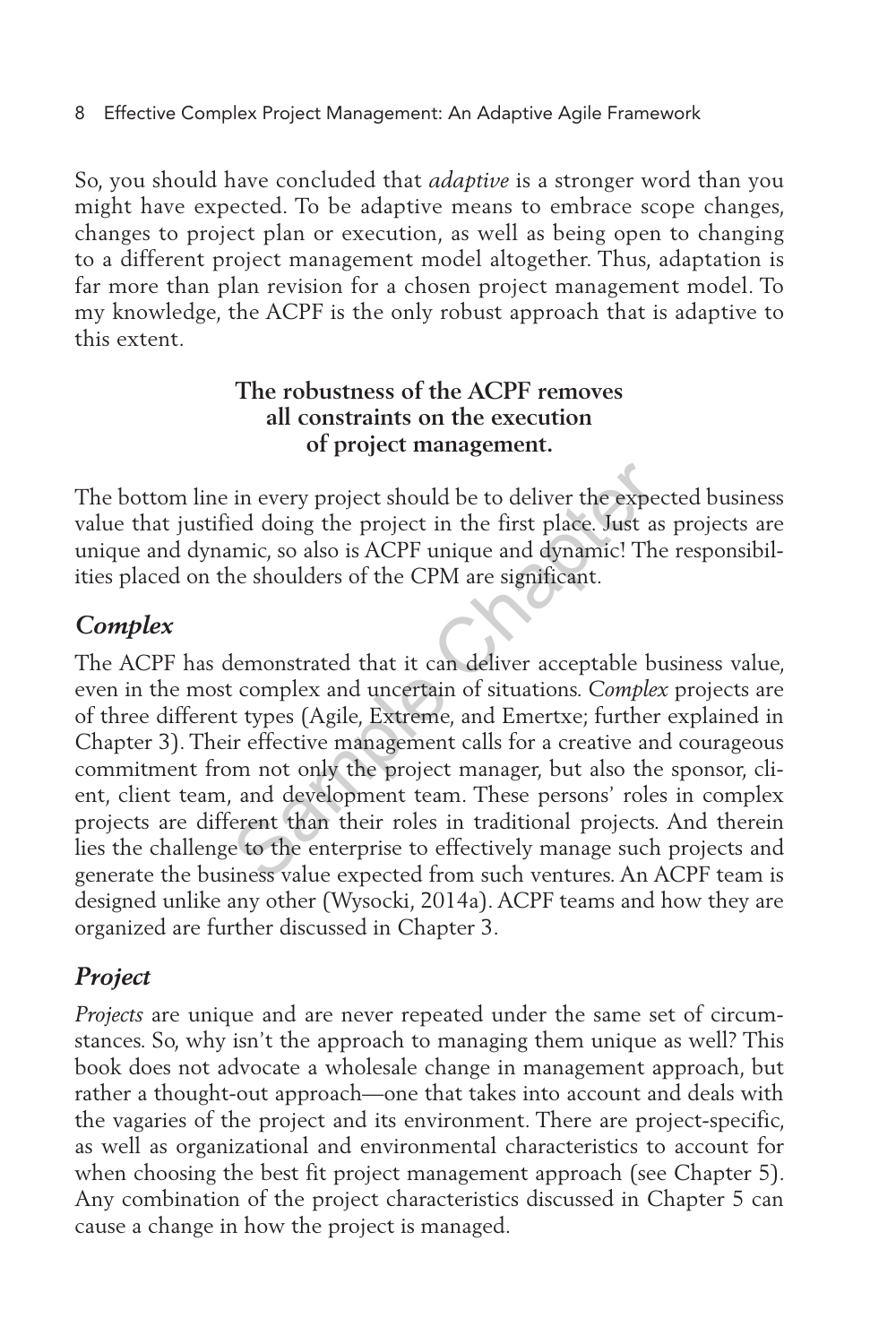For example, if the project approach requires heavy client involvement, and you know from experience with a client that this is not likely to happen on the project, then you would not choose an approach like Scrum that depends on heavy client involvement. This situation means that you have to compromise and choose a less-than-ideal approach to work around the lack of meaningful client involvement. Alternatively, you might build a workshop on client involvement into the project definition phase and, based on the results of the workshop, make a mutual decision on which project management approach to use.

Or, suppose that your organizational environment is characterized by frequent reorganization and realignment of roles and responsibilities. In such an environment, sponsorship and priorities of active projects will change, which puts the project schedule and its priority in harm's way. Your best fit project management approach should be one where deliverables are introduced in increments or short intervals, rather than all at once at the end of a long project. This new strategy will reduce the risk of wasted resources and loss of business value due to the event of early termination of the project. This discussion continues in Chapter 9. ent, sponsorship and priorities of active proj<br>the project schedule and its priority in harm's<br>agement approach should be one where deliverenents or short intervals, rather than all at on<br>This new strategy will reduce the

#### *Framework*

The ACPF is not a methodology. It is a framework for generating a unique and dynamic management approach for one-time use on a specific project. The success of that approach is measured by the delivered business value.

The ACPF is a framework that the CPM uses to create a recipe for the management of a specific project. The CPM needs to understand the situation and adapt a vetted portfolio of tools, templates, and processes—the ACPF/ kit—to fit the situation. The ACPF allows for that adaptation as the project situation changes. The CPM and client are in charge of the approach, rather than the approach being in charge of the project manager, as is often the case with traditional projects.

#### **An effective CPM must be a chef. Cooks need not apply.**

In order to place ACPF in the proper context, envision the various project management approaches as being mapped into a simple project landscape.

We will review this in depth later. It is the topic of Chapter 2.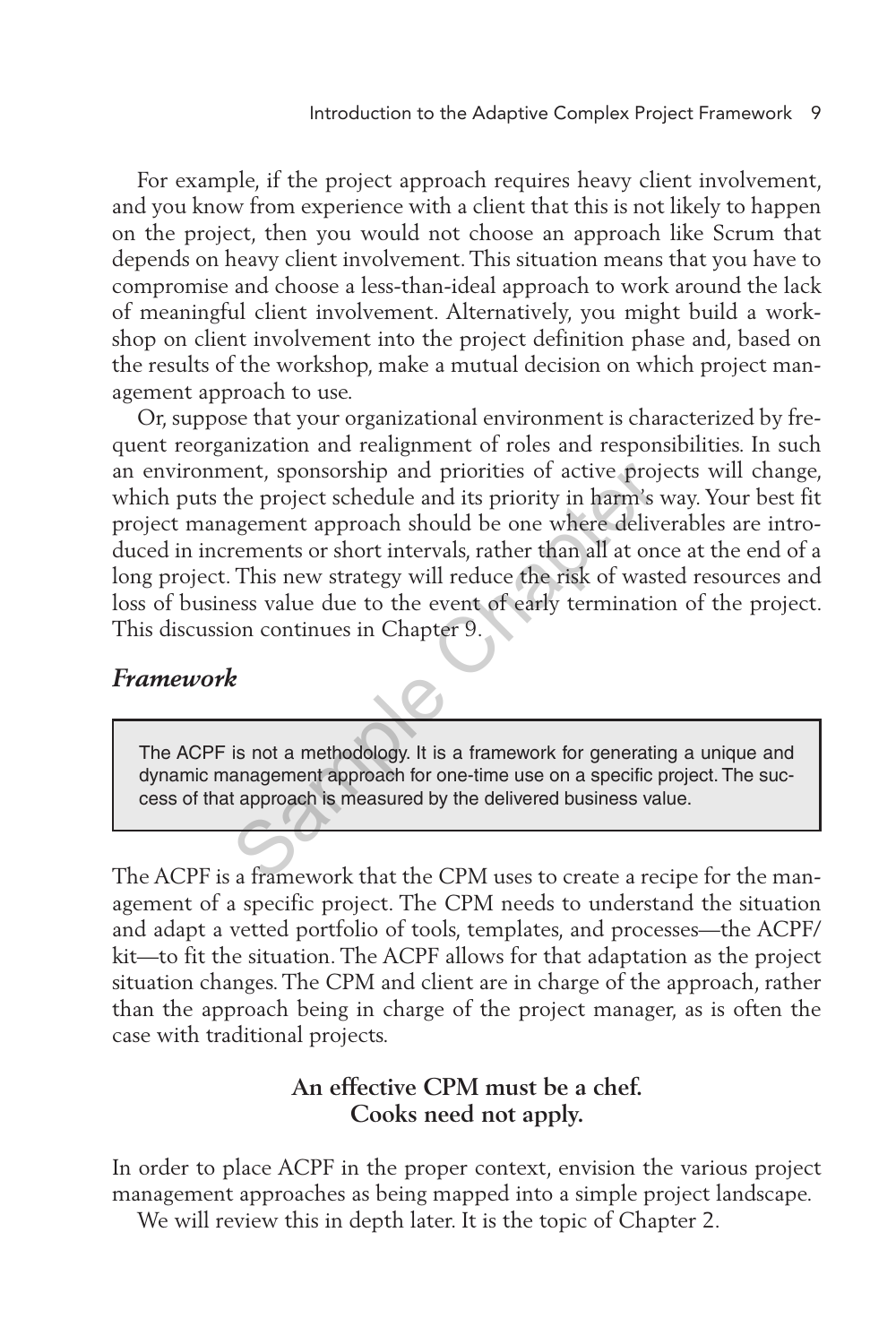#### 10 Effective Complex Project Management: An Adaptive Agile Framework

For now, it is important to understand that the complex project management environment is ever-changing and is defined by seven interdependent variables:

- The characteristics of the project itself
- The characteristics of the environment in which the project will be executed
- The skill profile of the project team
- The skill profile of the client team
- The business process life cycle
- The project management life cycle
- The hardware/software technology to support the whole endeavor

While these variables may seem overwhelming, they are not. The complexities of this multidimensional environment are explored in Chapter 5, showing you how to obtain and sustain an effective project management presence in a changing environment.

# Effective Complex Project Management Is Organized Common Sense

Every instantiation of the ACPF follows directly from the uniqueness and interaction of the variables in the project environment that were listed in the previous section. Adopting a "one-size-fits-all" mentality works if, and only if, those who developed the project management methodology were clairvoyant enough to actually design a methodology that fits any project that you would ever encounter *and* the instantiation of the seven interdependent variables. That is either impossible, or, "a solution out looking for a problem." You are probably familiar with consultants whose practices are based on adopting a "one-size-fits-all" mentality. A better approach that will work is to first understand the problem or business opportunity, and only then, design a project management approach that fits it. To design that approach, you will draw upon your ACPF/kit. The depth and breadth of that kit is an indicator of your design capabilities. Welcome to ACPF-land! are/software technology to support the whole<br>ables may seem overwhelming, they are not. T<br>dimensional environment are explored in Cha<br>obtain and sustain an effective project manag<br>environment.<br>**nplex Project Management Is** 

As a son of first generation Americans, who is of 100% Polish descent, I consider myself to be a pretty good problem solver. However, I like to keep things simple and intuitive, as applied to the following definition.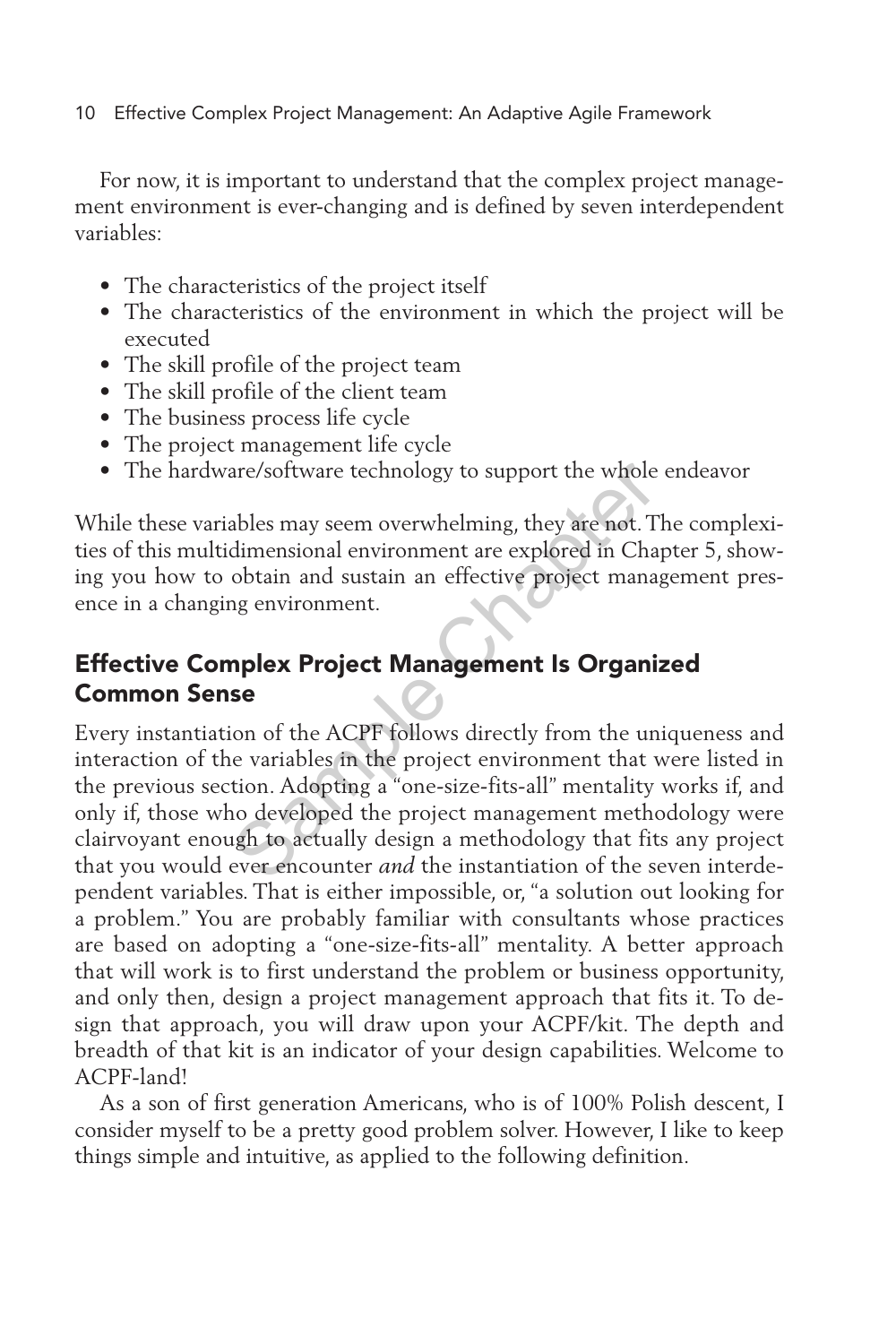## **The Adaptive Complex Project Framework** The *ACPF* is a robust portfolio of vetted tools, templates, and processes that can be customized to the exact needs of the enterprise to efficiently and effectively answer the following questions: Project Ideation Phase 1. What business situation is being addressed? 2. What do you need to do? 3. What will you do? Project Set-Up Phase 4. How will you do it? Project Execution Phase 5. How will you know that you did it? 6. How well did you do? The customized ACPF environment delivers an acceptable management solution that results in achieving maximum business value within the time, cost, and resource constraints of the project.

The answers to these six questions reduces effective complex project management to nothing more than organized common sense. If it were not organized common sense, why would you want to do it at all? A good test of whether or not your project management approach makes sense lies not only in your answers to these six questions, but also in the extent to which the project team uses them. So, *effectiveness* is measured by both the delivered business value of the project and how well the management process worked. will you do it?<br>
ecution Phase<br>
will you know that you did it?<br>
well did you do?<br>
mized ACPF environment delivers an acceptable ma<br>
sults in achieving maximum business value within the<br>
anstraints of the project.<br>
to these

Let's put on our new ACPF hat and take a quick look at how ACPF answers these six questions. At the highest level, the ACPF consists of three phases: Project Ideation, Project Set-Up, and Project Execution. Each phase answers one or more of the same, six questions.

# Project Ideation Phase

The ACPF project life span begins with a Project Ideation Phase. This phase marks the birth of an idea that its proposer hopes will result in a project that delivers business value. The business case is the heart of this first phase. The ACPF extends the boundaries of the project life span to include the creation of the project. To understand the ACPF requires knowing where the project came from, and why. The Project Ideation Phase launches an investigation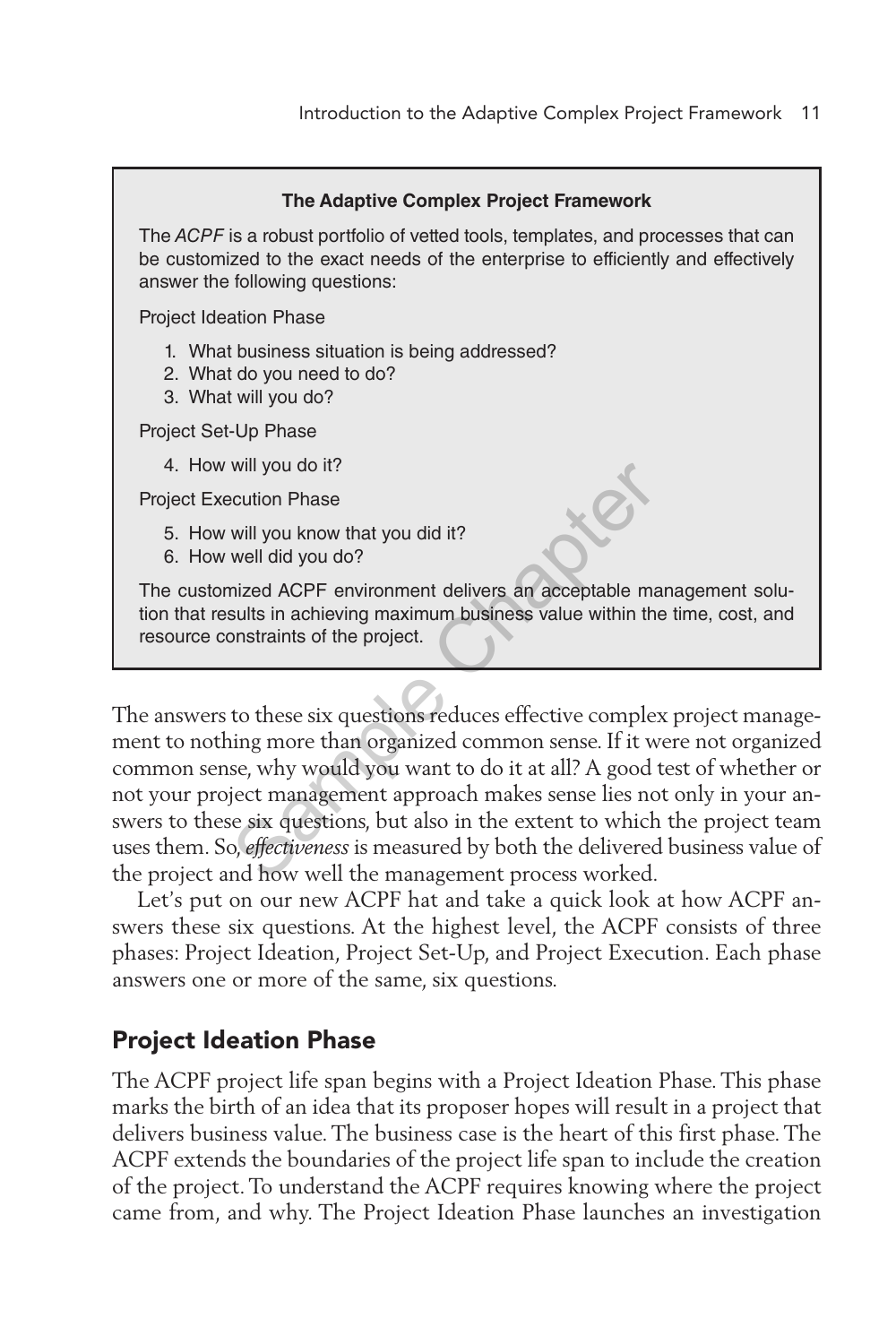of how an unsolved problem might be solved, or how an untapped business opportunity might be exploited. It consists of answering the first three questions as discussed below.

# *1. What business situation is being addressed by this project?*

The business situation is either an unsolved problem or an untapped business opportunity. If the business situation is an unsolved problem, the solution may be clearly defined and the delivery of that solution should be rather straightforward. If the solution is not completely known, then the project management approach must accommodate the learning and discovery of that solution. That will be done through a sequence of consecutive iterations or cycles. Obviously, these are complex projects and will be a higher risk than traditional projects, simply because the deliverables are not clearly defined and may not be discovered despite the best efforts being extended. The ACPF is designed to take on such complex projects, especially when they are critical mission projects in which solutions have not been forthcoming. Obviously, these will be challenging projects that carry high risk.

If the business situation is an untapped business opportunity, the ACPF needs to provide direction in finding and evaluating ways to exploit that business opportunity. This type of project has more of a business focus than a technical focus, than would be the case in the unsolved problem situation. Both, however, are complex situations and require creativity, courage, and flexibility to achieve an acceptable result. These projects are subject to risks from external changes and technological advances. Their successful execution depends on approaches that expect change. Diviously, these are complex projects and wil<br>mal projects, simply because the deliverables a<br>r not be discovered despite the best efforts bei<br>signed to take on such complex projects, esp<br>mission projects in which solution

Despite the risks, both of these types of projects must be undertaken and the best outcome produced within the time, cost, and resource constraints. Keep in mind that your project may be competing for resources with other projects that are addressing the same problem or business situation. The importance to senior managers of finding that solution or taking advantage of that untapped business opportunity will compete with the importance of other project proposals and how they framed their costs and benefits. Complex projects require nimble management models.

## *2. What do you need to do?*

Deciding what you need to do is the call to be creative and innovative. The obvious answer is to solve the problem or take advantage of the untapped business opportunity. This is all well and good, but given the present circumstances, it may not be possible. Even in those rare cases where the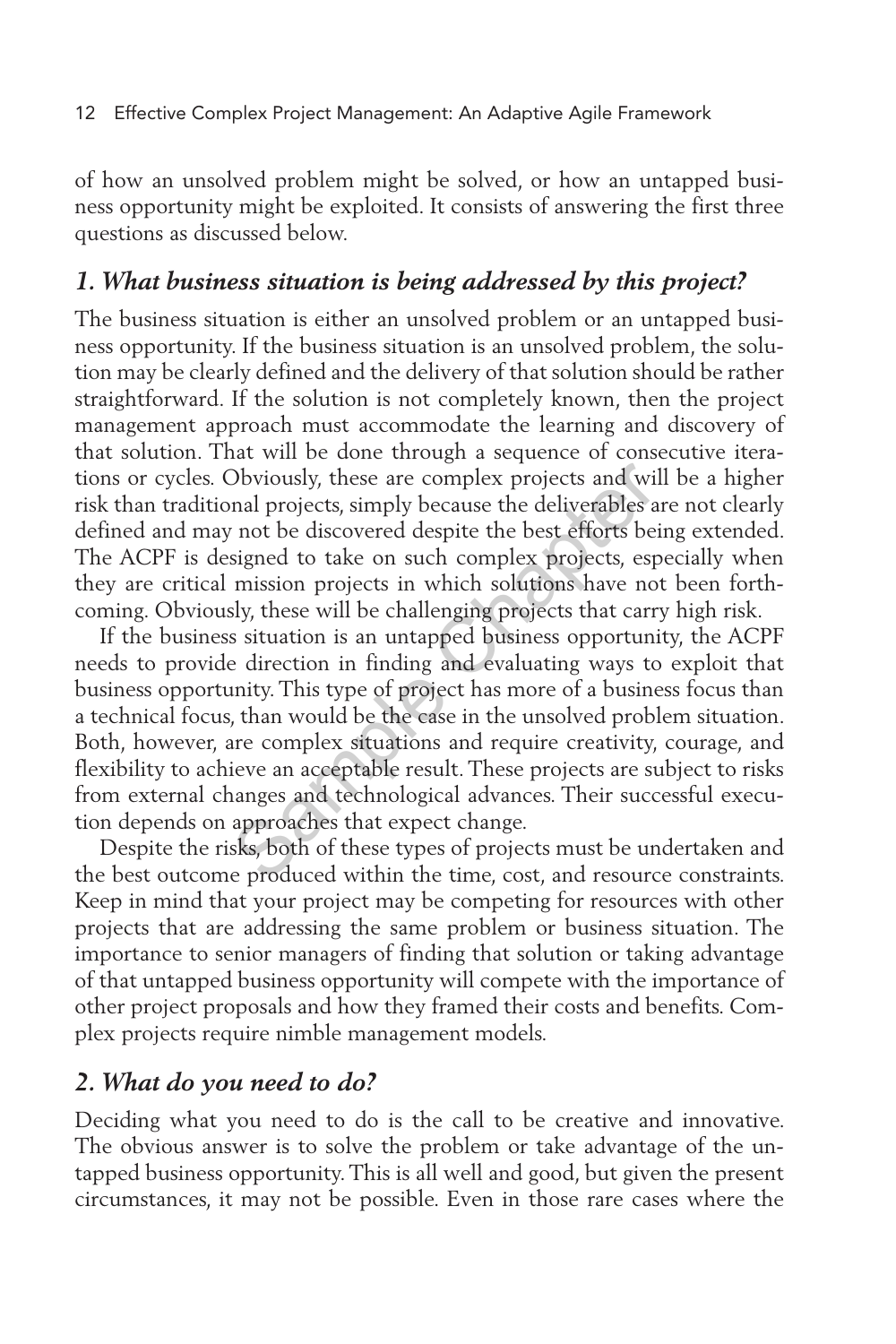solution is clearly known, you might not have the skilled resources, and if you do have them, they may not be available when you need them. When the solution is not known or only partially known, you might not be successful in finding that unknown solution. In any case, you need to document what needs to be done.

To answer this question, the ACPF will draw upon the many "games" that have been developed for creative thinking. One of those games is called the ACPF Brainstorming Process (see more about this game in Chapter 4). One of the major challenges faced by the ACPF Brainstorming Process is to generate new ideas that can stand the test of delivering sustainable business value. (For a collection of similar tools and processes, see also Gray, et al., 2010.)

#### *3. What will you do?*

The answer to "what will you do?" will be framed in the project goal and objectives statements. Maybe you and others will propose partial solutions to the problem or untapped business opportunity. In any case, your goal and objective statements will clearly state your intentions to the furthest extent possible. The answer is documented with a Project Overview Statement (see Chapter 4). **Il you do?**<br>
to "what will you do?" will be framed in the<br>
atements. Maybe you and others will propose<br>
em or untapped business opportunity. In any ca<br>
tements will clearly state your intentions to the<br>
answer is document

# Project Set-up Phase

The Project Set-up Phase is a differentiating part of the ACPF. No other project management approach that I know of has anything similar in it. Because of the nature of every complex project, the Project Set-up Phase is a necessary component of an effective project management approach. It is based on the assumption that every project is unique, and so is the most effective way to manage it. The deliverable from the Project Set-up Phase will be the specific project management approach designed to be used for this project. It may never be used again.

#### **If projects are unique, shouldn't how we manage them also be unique?**

#### *4. How will you do it?*

There are four steps to the Project Set-up Phase:

- Determine the project quadrant.
- Choose the best fit PMLC model template.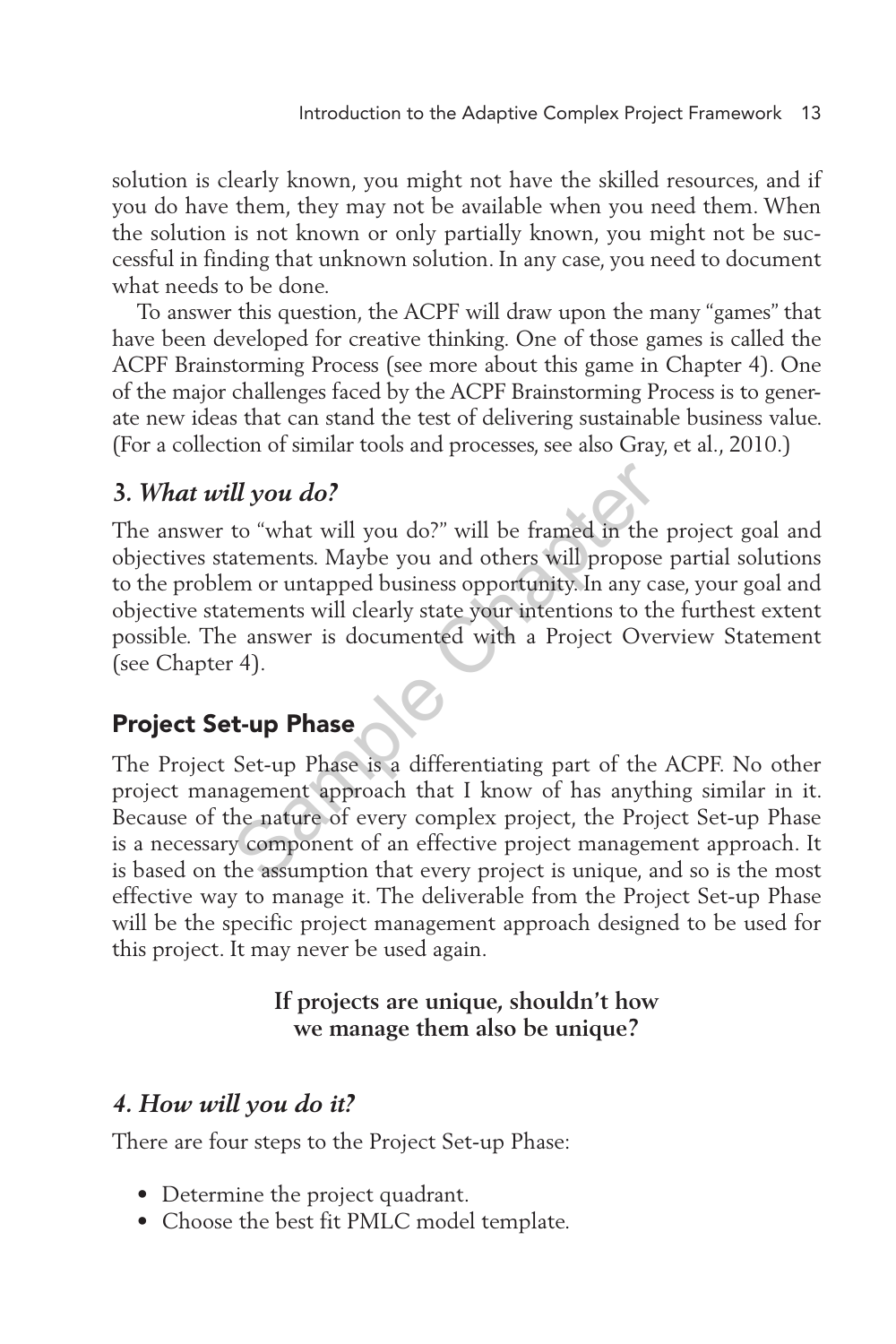- Assess the project's characteristics and its environment.
- Modify the chosen PMLC model template.

These four steps answer the question and identify your approach to the project.

The term "PMLC model template" deserves some clarification. The PMLC model conjures up models like Scrum, the Feature-Driven Development model, and others. In the ACPF, these are not the models implemented, but the model you start with because it is the best fit among the PMLC model choices available to you. Once chosen, the model is adapted to the specific project conditions. The word "template" was added to the term to suggest pending changes and details.

This goes to the real heart of ACPF, for it is here that a best fit PMLC model template is chosen and adapted to the unique characteristics of the project and its internal and external conditions. Conditions are affected by the seven interdependent variables, discussed above. Further, the adapted PMLC model template is not a static entity. Change is constant in the complex project space, and so is the potential for change in the adapted PMLC model. As learning and discovery take place iteratively, the clarity of the solution and goal will change. Just as the project is unique, so are the ways that we choose to manage it. bending changes and details.<br>
the real heart of ACPF, for it is here that a botal is chosen and adapted to the unique characte<br>
termal and external conditions. Conditions are rependent variables, discussed above. Further,<br>

# Project Execution Phase

If you subscribe to the *Project Management Body of Knowledge (PMBOK® Guide)*, *5th Edition* (Project Management Institute, 2013) you will recognize the 10 knowledge areas and 47 process groups in the details of the Project Execution Phase. This is the point where most project managers envision the start of a project. Executing an ACPF project is very different. Execution starts only after considerable preparatory work has been done to characterize the project and assess the impact of its environment. Thus, the Project Execution Phase takes the best fit project management approach delivered from the Set-up Phase and begins the project.

## *5. How will you know that you did it?*

Your solution to the problem or untapped business opportunity will deliver some business value to the organization. That is your success criteria. It was used as the basis for project approval. That success criteria may be expressed in the form of increased revenue (IR), avoided costs (AC), or improved services (IS). *IRACIS* is the acronym that stands for these three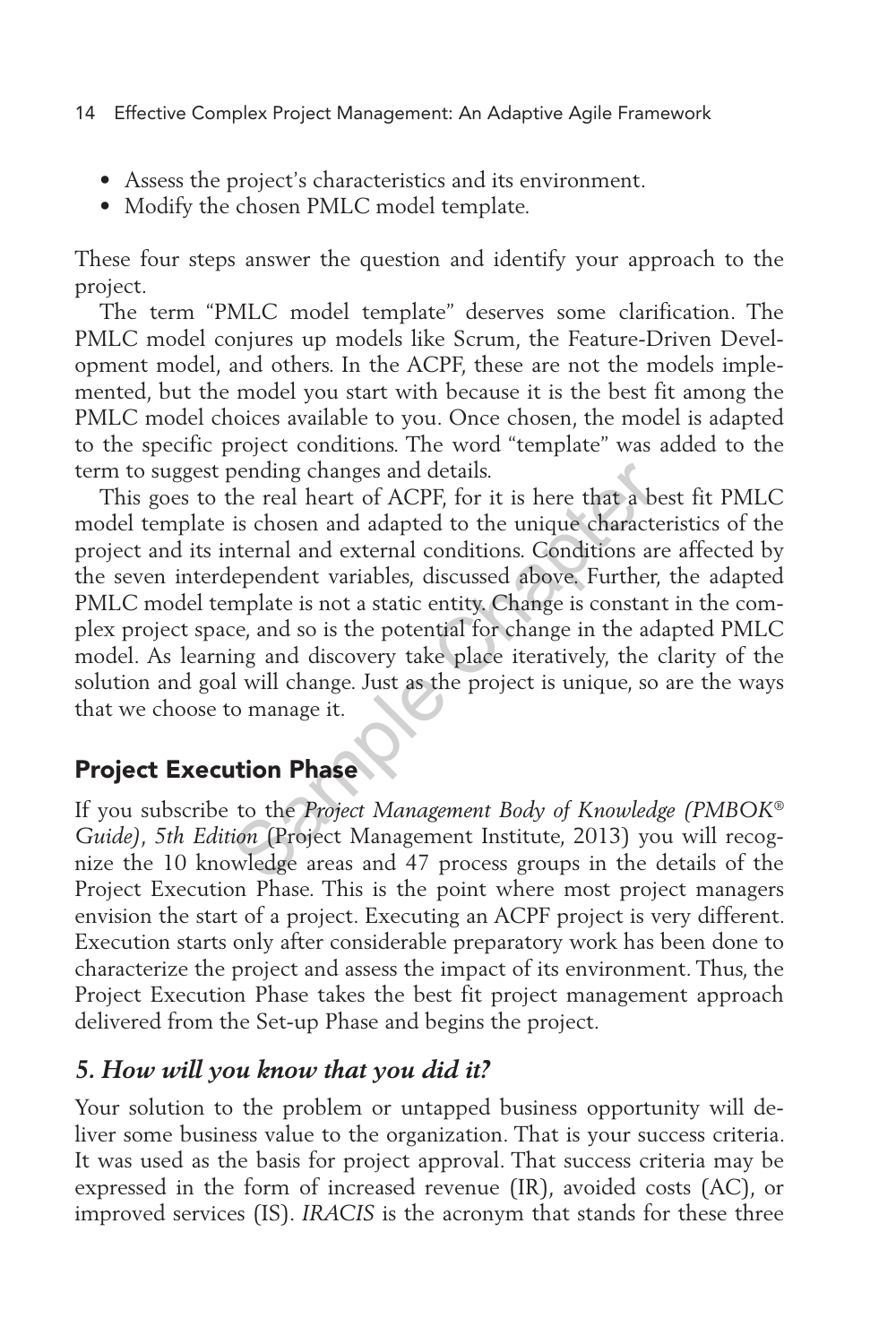types of business value. Whatever form that success criteria takes, it will be expressed in quantitative terms so that there is no argument as to whether you met the expected business results, or not. As part of the post-implementation audit, you will compare the actual business value realized to the estimated business value proposed in the project plan. In some PMLC models, business value might be realized in increments and be used as performance measures to validate continuing the project.

No one knows if business value will be achieved based on satisfaction of the requirements. This is the province of the sponsor and the client to validate. It is in the realm of possibility that the search for the unknown solution will not be as successful as expected. All that the project team can state is that they will do everything possible to achieve the expected business value. It should be clear here that meaningful client involvement is essential. Chapter 7 discusses client involvement in detail. will do everything possible to achieve the end be clear here that meaningful client involves<br>iscusses client involvement in detail.<br>**Il did you do?**<br>x parts to the answer to the question of how<br>a complex project:<br>ell did y

# *6. How well did you do?*

There are six parts to the answer to the question of how well you and the team did on a complex project:

- How well did your deliverables meet the stated success criteria?
- How well did the development team perform?
- How well did the client team perform?
- How well did the ACPF and the project management approach work for this project?
- What lessons were learned that can be applied to future projects?
- What requirements can be further improved in the next version?

The answers to these questions are all part of the ACPF post-implementation audit. The post-implementation audit is discussed in Chapter 6.

# ACPF and *PMBOK*® *Guide* Compatibility

The *Project Management Body of Knowledge (PMBOK® Guide), 5th Edition* (Project Management Institute, 2013), is a portfolio of the tools, templates, and processes that should be included in every effective project management methodology, including the ACPF. Similarly, the *PMBOK*® *Guide* should be included in every organization's ACPF/kit (see Chapter 3). Contrary to what many project managers and their managers think, the *PMBOK*® *Guide* is not a methodology. It does a fairly complete and thorough job of describing the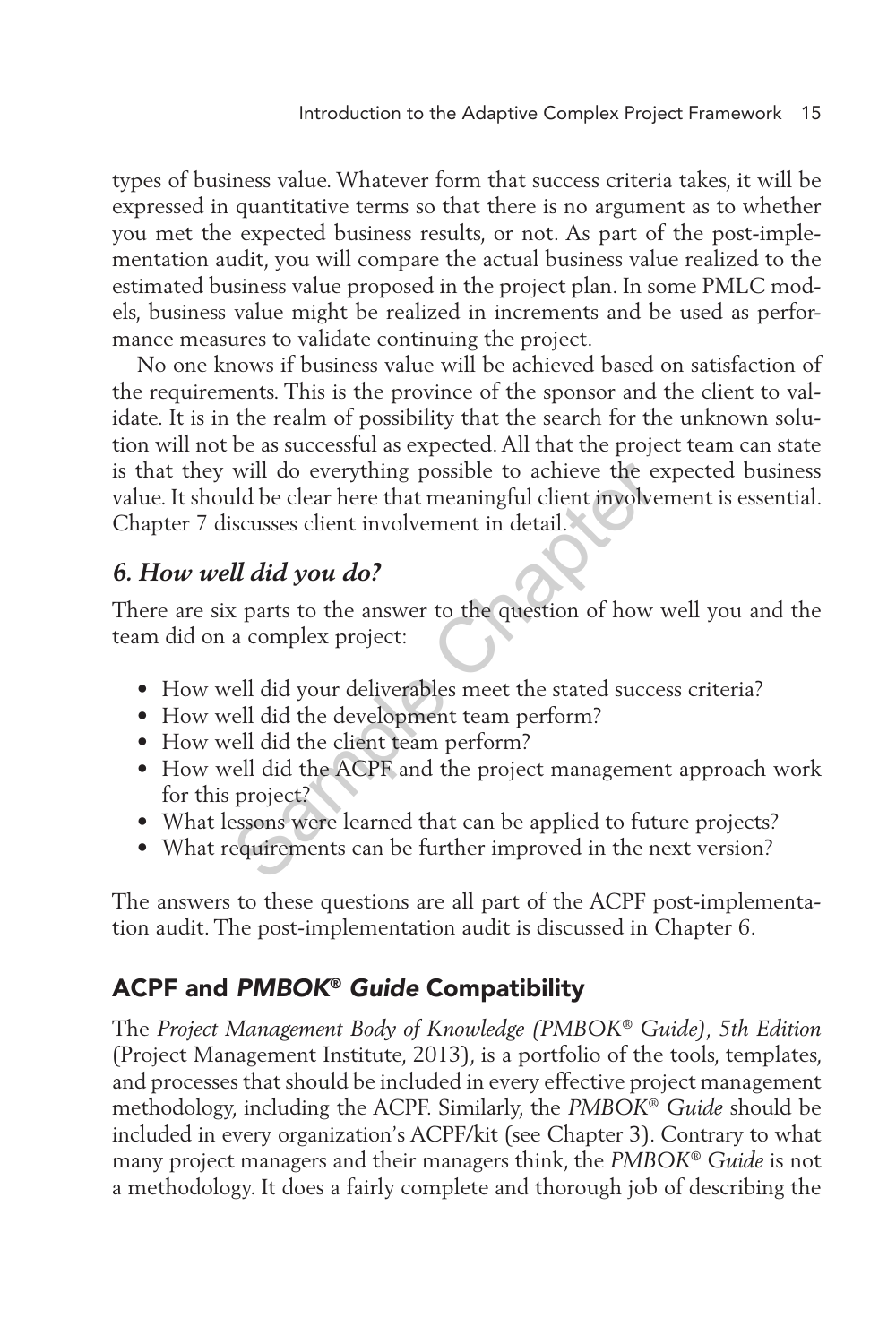tools, templates, and processes that one would expect to use in a traditional approach to project management, but it leaves to the discretion of the enterprise how it chooses and packages those tools, templates, and processes into their own project management methodology.

The ACPF is fully compatible with the *PMBOK*® *Guide,* even though the *PMBOK*® *Guide* must be supplemented with the ACPF/kit designed specifically for the management needs of complex projects. The effective use of the ACPF/kit is supported by the business rules and decision models you will need. In other words, the ACPF is the complete environment for effective complex project management.

# ACPF Alignment

The ACPF is totally aligned to the 7 Principles of Continuous Innovation that define Radical Management (Denning, 2011), which are:

- **Principle #1: Focus Work on Delighting the Client.** The ACPF is client-focused and client-driven. That means the content, prioritization, and evaluation of the deliverables from the work must meaningfully involve the client. The client is the principle decision maker in a complex project. **ent**<br>cally aligned to the 7 Principles of Continuot<br>cal Management (Denning, 2011), which are:<br>1: Focus Work on Delighting the Client. The<br>l and client-driven. That means the content, p<br>tion of the deliverables from the w
- **Principle #2: Do Work through Self-Organized Teams.** The team will consist of experienced professionals who can operate without supervision. They must be given the freedom to decide with meaningful client participation what to do, and through their own discussions how and when to do it.
- **Principle #3: Do Work in Client-Driven Iterations.** The client is meaningfully involved in the entire project life span. Their input is focused on what is to be done and in what order priority. The project and client teams collaboratively decide on how and when it will be done.
- **Principle #4: Deliver Value to Clients Each Iteration.** The business value may not be actually realized for some time following deployment, but the eventual delivery of that value will be achieved.
- **Principle #5: Be Totally Open about Impediments to Improvement.** Every ACPF effort will include a risk management program because the project will encounter obstacles and must have mitigation plans in place. In the complex project world, risk of failure is often very high.
- **Principle #6: Create a Context for Continuous Self-Improvement by the Team Itself.** At the completion of each iteration, a checkpoint will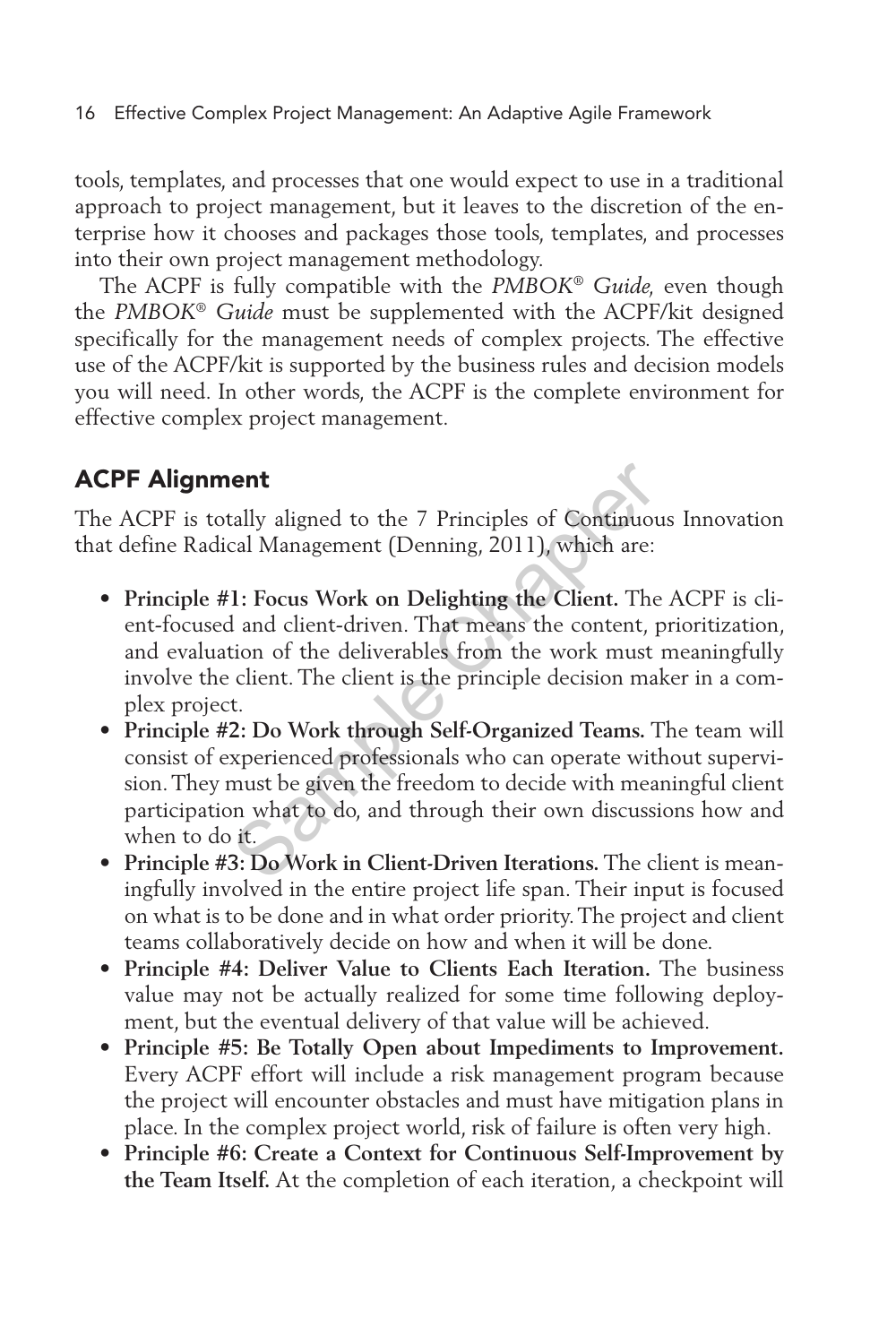review not only the solution performance, but also the team's performance. Lessons learned is a critical part of that checkpoint.

• **Principle #7: Communicate through Interactive Conversations.** An open and honest exchange of information between client and development team is essential. Both parties play a critical role. For the client, it is the business expertise that helps guide the solution. For the project team, it is the effectiveness of the process used to discover the solution.

ACPF is also aligned to the 7 Lean Principles (Poppendieck and Poppendieck, 2003). The ACPF is robust and not constrained to any domain, such as software development. It works well in both product and process development. Experience has borne that out. The 7 Lean Principles are:

- **Eliminate waste.** If a process step does not add business value, it is defined as "waste." Something that is laying around and not being used is a waste. Find out what the client wants and deliver it ASAP. The ACPF utilizes just-in-time planning as one tool, and colocated teams is another tool, for minimizing the waste associated with creating plans that are never executed or frequently changed.
- **Amplify learning.** The ACPF, like all agile processes, uses iteration in the project execution phase, and through iteration, learning and discovery about the solution takes place. The ACPF is different from all other empirical agile processes (like Scrum) in that it includes experimentation as part of its iteration strategy. It does this using "probative swim lanes," whereas other agile processes utilize only "integrative swim lanes" based on observations from previous iterations. development. It works well in both product and<br>perience has borne that out. The 7 Lean Princi<br>ite waste. If a process step does not add bu:<br>las "waste." Something that is laying around ar<br>ste. Find out what the client want
- **Decide as late as possible.** The ACPF processes create learning and knowledge. Decisions should be based on as much information as can reasonably be gathered. Keep all options open until a decision must be made. Then, make it based on as much information that has been gathered to that point. Just-in-time planning is a defining characteristic of ACPF.
- **Deliver as fast as possible.** Clients learn from the ACPF process just as developers do. Giving the client deliverables ASAP gives them additional input on which to base further learning and discovery efforts.
- **Empower the team.** The team must work in an open, honest, and creative environment and not be shackled by heavy process and procedure. Their environment appears informal and unfettered by management constraints, but from a creative standpoint is the most effective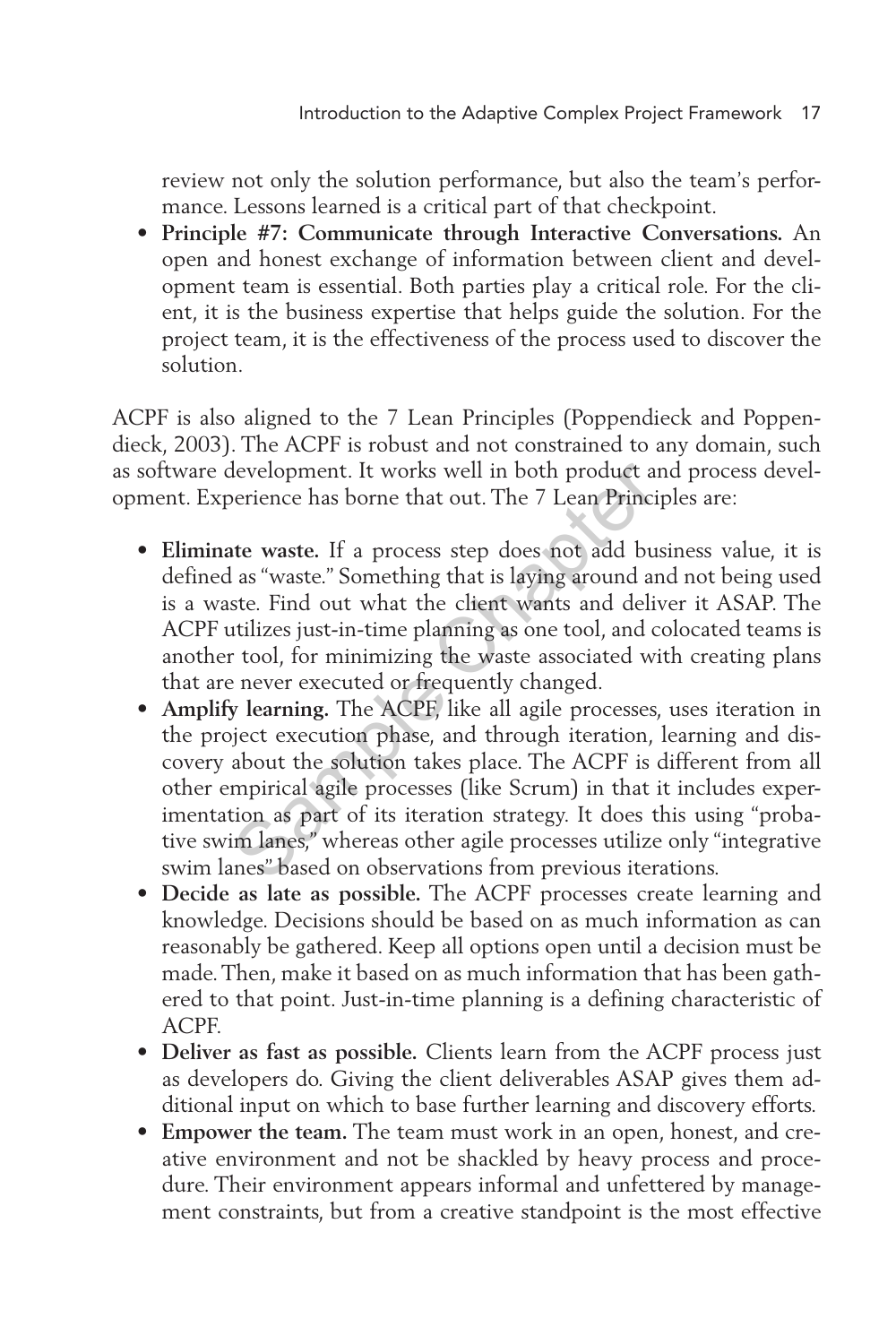way to search out a heretofore undiscovered solution. They are clearly a self-directed team. The ideal ACPF team environment will be a hyper-productive environment (Tendon and Muller, 2014). These are rare.

- **Build integrity in.** The success of a deliverable, when the client says it is exactly what they had in mind, speaks to integrity. The ultimate market success of the final deliverables also speak to integrity.
- **See the whole.** Specialists are often fixated on the success of their piece of the solution and give little thought to the overall effectiveness of the whole solution. That tunnel vision has to take a back seat in any effective agile process, including the ACPF. The ACPF focuses on creating maximum business value, always! "Seeing the whole" means reaching back to the Project Ideation Phase and the rationale for the project.

# Using the ACPF in Your Organization

A collaborative workshop will help your team and our professional staff design and implement an ACPF environment specific to your organization's needs. The workshop is designed to answer these questions:

- **Where are you now?** This is a definition of the current state of project management in your organization. Usually, a needs analysis or a strengths, weakness, opportunities, and threats analysis is appropriate for answering this question. aximum business value, always! "Seeing the v<br>nck to the Project Ideation Phase and the ration<br>**PF in Your Organization**<br>workshop will help your team and our prof<br>ement an ACPF environment specific to your c<br>shop is designe
- **Where do you want to go?** This is a definition of the end state of project management processes, practices, and expected business value. An ACPF Brainstorming Session (described in Chapter 4) is the preferred approach.
- **How will you get there?** This is accomplished through a series of exercises done by your team under the guidance of a trained facilitator and their team. Implementation planning is included. Developing the answer is the heart of the workshop.
- **How will you know that you got there?** As part of the workshop deliverables, your team will have defined success criteria against which the performance of the end state will be continuously evaluated over time.

These questions are part of the Blended Training/Consulting Workshop described in Chapter 8. See the Web Added Value (WAVTM) section of the publisher's website at www.jrosspub.com for additional details.